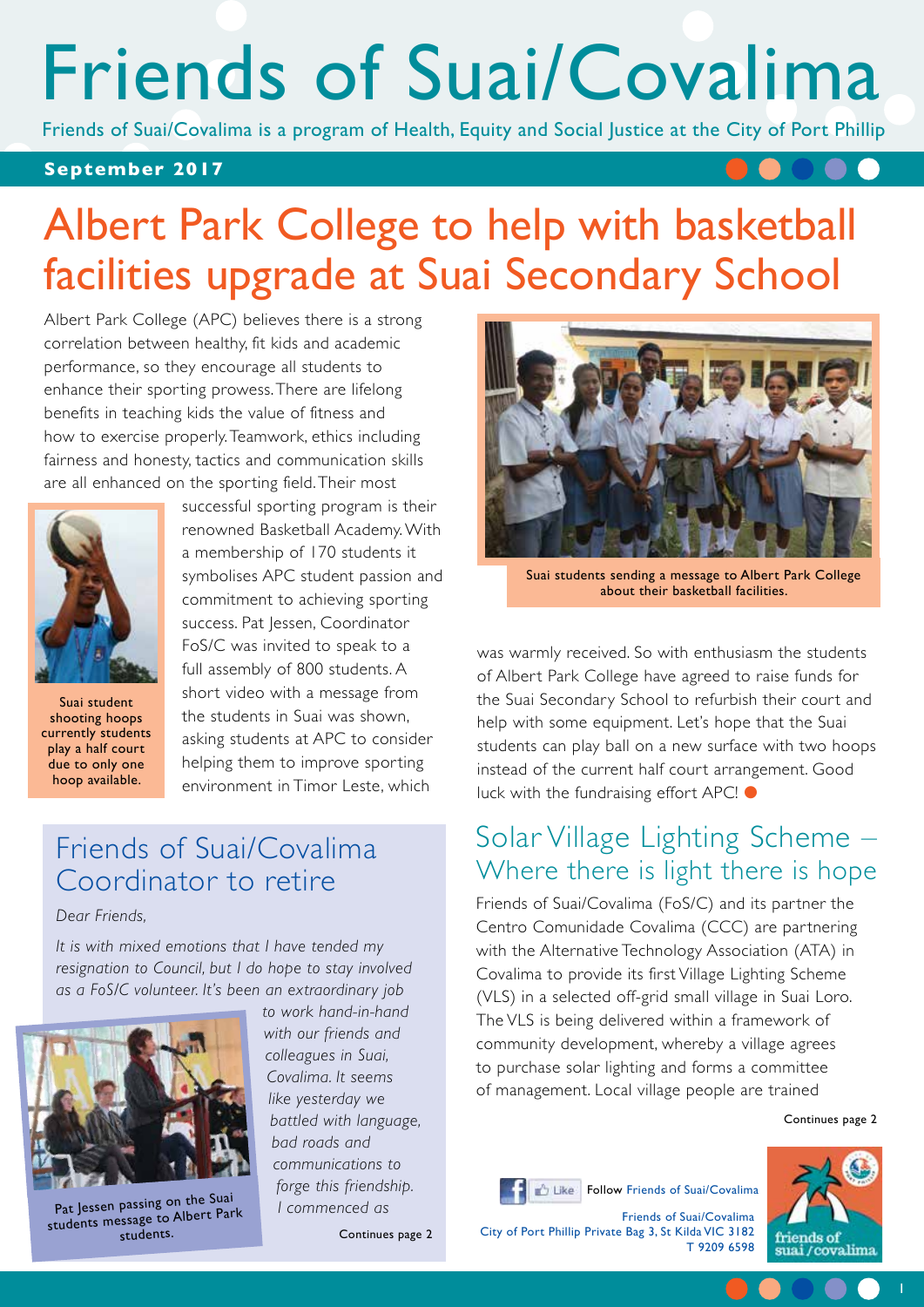

Participants from Laen Tolu off-grid village in the VLS.

as technicians to install, maintain and repair solar photovoltaic (PV) systems and the committee collects funds from beneficiary households to invest in regular maintenance and repairs. Householders in remote, off-grid locations then benefit from high-quality electric light.

The benefits of getting solar panels and access to power include: people are no longer at risk of inhaling kerosene fumes and the associated risk of fire; children and others can study at night; families can work on activities at night; improved security for family members at night. Apart from providing house lights, the scheme provides a rechargeable torch and gives the ability to recharge the torch and a phone.Thirty-nine households have been provided with a solar PV system.  $\bullet$ 



**Help Light Up a New Village**

It's so impressive we are aiming to light up a second village. FoS/C have raised \$10,000 and seeking to match it with further donations.

Donate Now

Donations are tax deductible. www.friendsofsuai.org.au

2

#### Continued from page 1

*Coordinator in 2004, when there was a scarcity of food and generally people had very little. Yet this border town and district* 



Coordinators Simao Barreto, Pat Jessen and Alberto Barros.

*is resilient despite enduring a sad history of violence. I took on the role from my predecessor Lee Kirk, who did the ground work to ensure the program got off to a strong start. Successive Councils and CEOs at CoPP have always stood strong behind the agreement of the twenty year commitment.*

*Since 2004, there has been three Coordinators at the Covalima Community Centre (CCC), all hardworking and committed to ensure as much as possible could be achieved. The CCC continues to develop into a vital and dynamic organisation achieving many positive developments in Covalima.* 

*It's been a privilege to work together, we have listened, talked, and developed a range of programs with our friends at the CCC. It's still tough in rural areas, but life is slowly improving. Many young people have gained skills and jobs through scholarships and support. The friendship with Friends of Suai/Covalima has a community development approach of 'walking together' and a genuine understanding has developed and endured.* 

*I trust you will support my successor to keep the friendship vibrant. The City of Port Phillip will be recruiting my replacement soon, so I will keep you posted on who will fill the role. Obrigada barak!*

Pat Jessen

#### Covalima Community Centre (CCC) Annual Report 2016-17 reflects positive outcomes

The FoS/C Community Reference Committee has extended congratulations to the CCC staff and Commission for their 2016-17 Annual Report. The Executive thanked Director, Alberto Barros for his clear reporting which gives a very positive picture of the considerable progress. The CCC continues to provide an active focal point for community action, education and training in Suai and beyond.

By implementing its new strategic plan, CCC is working to achieve its mission to build a community in which 'everyone has the opportunity to develop their capacities so that they can contribute to the social and economic development of the District of Covalima.' ●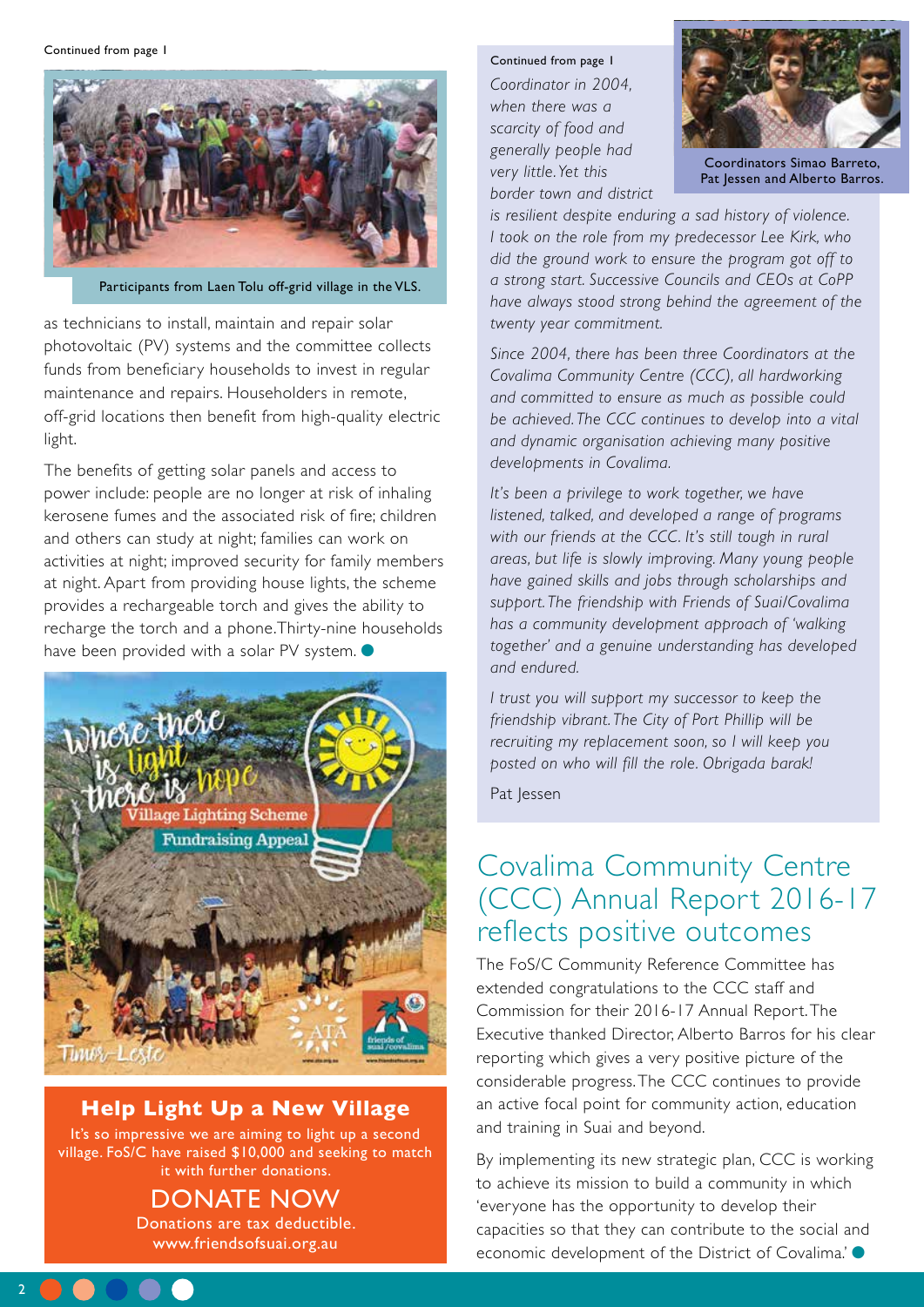# International Election Observers Mission

A group of six Friends of Suai/Covalima (FoS/C) mostly residents of City of Port Phillip participated as international election observers in Timor-Leste for the 4th parliamentary election held in July. Travelling overland to Suai, the group worked in pairs to visit a number of different voting centres including the hospital on Election Day. They noted that people showed great pride in voting. The experience was an opportunity to reflect on the long struggle for independence and contemplate the future of this young nation.



Covalima vote ready for collection in the 4th parliamentary election.

#### Site visit by Timor Leste urban planning/waste management delegation



Mayor Cr Voss, CEO, Peter Smith Cr Brand welcome the Timor Leste Delegation

Local Government Victoria provided formal urban planning, waste management and community engagement training for twenty senior government officials, state secretaries, urban planners and waste management teams in August 2017. City of Port Phillip was one of a number of councils invited to host the delegation and provided an on-site visit on Friday 11 August. The delegation received a warm welcome from the Mayor Cr Bernadene Voss, Councillor David Brand and the CEO. An impressive presentation on Acland Plaza and Triangle site was delivered by Craig McLean, Coordinator, City Design, and Cr. Brand provided background on the history of the Triangle site. The group appreciated the opportunity as part of the professional training with Australian local government. ●



CCC staff all voted in the 2017 Parliamentary Election with FoS/C Observers.

Whilst the election was close, FRETILIN will form a coalition government and CNRT will form strong opposition.

The group also met with staff at the Covalima Community Centre (CCC), some scholarship recipients, members of Rural Women's Development groups, school teachers and members of the Suai community. The visit continues to strengthen the relationship between our two communities with the Suai community expressing their appreciation for the international observer presence.

Carlene Harlock Team Leader ●

## Health and Hygiene Training

Health and hygiene training was continued at the Suai Secondary School in June funding by FoS/C. Sanitation is currently not available to 54% of households in East Timor, including those in most rural villages in Covalima. Awareness of the reasons for sanitation and accompanying hygiene practices such as the importance of handwashing is needed and will lead to improved health outcomes in the short and longer terms. The link between hygiene behaviours and preventable illness was emphasised during the workshop.

The training was provided by Dulce Soares, an experienced WASH schools health and hygiene trainer from Timor-Leste. FoS/C recognise that behaviour change will be challenging following many years of open defecation due to lack of infrastructure. Linking behavioural change to the school infrastructure initiatives and school health clubs, information sharing and engaging in drama and games with students can make significant headway and influence them and their families for better health and wellbeing. The CCC Health Promotion Officer, Gaudencio Cavalho continues toward these goals working with the Suai School. ●